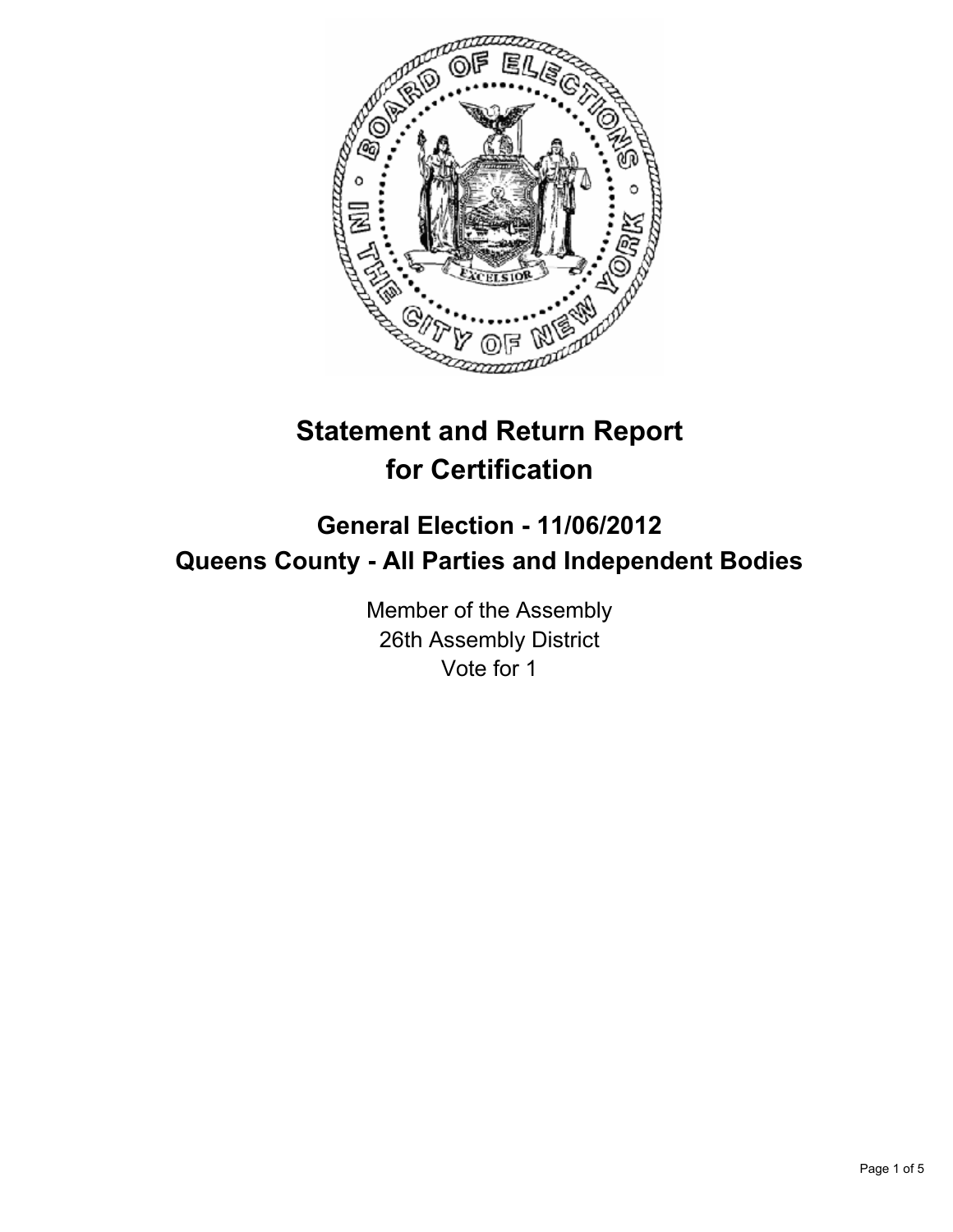

### **Assembly District 26**

| PUBLIC COUNTER                                           | 37,869       |
|----------------------------------------------------------|--------------|
| <b>EMERGENCY</b>                                         | 0            |
| ABSENTEE/MILITARY                                        | 1,718        |
| <b>FEDERAL</b>                                           | 242          |
| SPECIAL PRESIDENTIAL                                     | 1            |
| <b>AFFIDAVIT</b>                                         | 2,550        |
| <b>Total Ballots</b>                                     | 42,380       |
| Less - Inapplicable Federal/Special Presidential Ballots | (243)        |
| <b>Total Applicable Ballots</b>                          | 42,137       |
| EDWARD C. BRAUNSTEIN (DEMOCRATIC)                        | 25,094       |
| EDWARD C. BRAUNSTEIN (WORKING FAMILIES)                  | 1,380        |
| EDWARD C. BRAUNSTEIN (INDEPENDENCE)                      | 1,445        |
| ADAM POPALWSKI (WRITE-IN)                                | 1            |
| ALEX JONES (WRITE-IN)                                    | 1            |
| BILL TULLEY (WRITE-IN)                                   | 1            |
| <b>BOB DOLE (WRITE-IN)</b>                               | 1            |
| CORNEL WEST (WRITE-IN)                                   | 1            |
| DAN HALLORAN (WRITE-IN)                                  | 1            |
| DAVID RHA (WRITE-IN)                                     | 1            |
| DENNIS O'SULLIVAN (WRITE-IN)                             | 1            |
| DONALD TRUMP (WRITE-IN)                                  | 1            |
| ED BRAUNSTEIN (WRITE-IN)                                 | 1            |
| ED KOCH (WRITE-IN)                                       | 1            |
| ELIO FORCINA (WRITE-IN)                                  | 1            |
| ERIC SAADON (WRITE-IN)                                   | 1            |
| GARY PETROWSKY (WRITE-IN)                                | 1            |
| <b>GEORGE DIETZ (WRITE-IN)</b>                           | 1            |
| <b>GERRY IONISSE (WRITE-IN)</b>                          | 1            |
| <b>GRACE MENG (WRITE-IN)</b>                             | 2            |
| <b>GREG GUTFELD (WRITE-IN)</b>                           | 1            |
| <b>GRINNE WEISBERG (WRITE-IN)</b>                        | $\mathbf{1}$ |
| HYACINTH BARALAKOS (WRITE-IN)                            | 1            |
| IAN SPAFFORD (WRITE-IN)                                  | 1            |
| JAMES KORZENIEWSKI (WRITE-IN)                            | 1            |
| JOE KAZOKES (WRITE-IN)                                   | 1            |
| JOHN C. EARIE (WRITE-IN)                                 | 1            |
| JOHN F. WYLIE (WRITE-IN)                                 | 1            |
| JOHN STRATOUDAKIS (WRITE-IN)                             | 1            |
| JOHN W. BUSH (WRITE-IN)                                  | 1            |
| JON BERMACET (WRITE-IN)                                  | 1            |
| JOSEPH P. SERVIDIO (WRITE-IN)                            | 1            |
| LAURA WHALEN NELSON (WRITE-IN)                           | 1            |
| LINNEA STUART (WRITE-IN)                                 | 1            |
| LOUIS JOSEPH DEPERGOLA (WRITE-IN)                        | 1            |
| MARIS BEECHAM (WRITE-IN)                                 | 1            |
| MARK WEISBERG (WRITE-IN)                                 | 1            |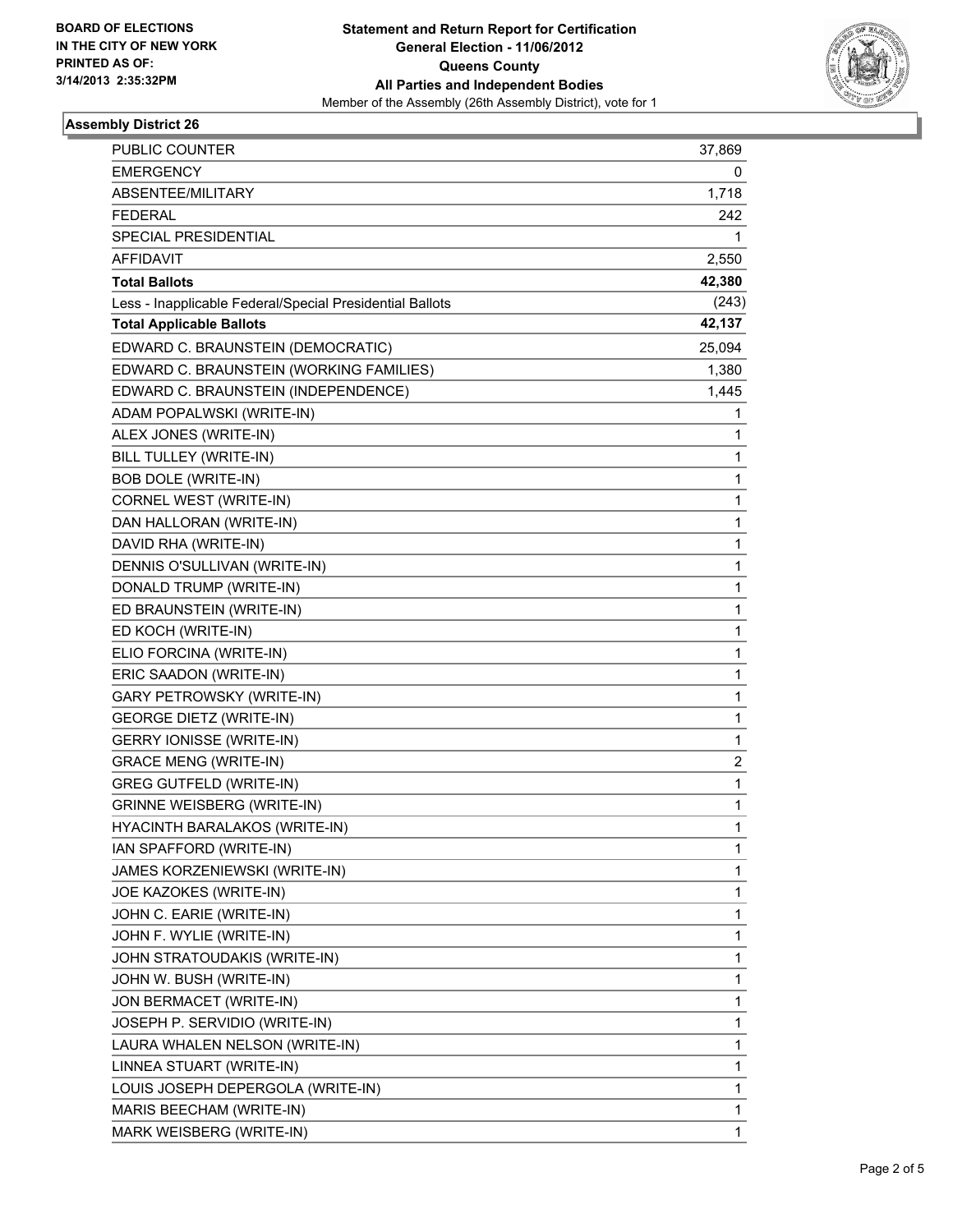

### **Assembly District 26**

| MARTIN NOLAN (WRITE-IN)            | 1      |
|------------------------------------|--------|
| <b>MARTIN SHULAHAN (WRITE-IN)</b>  | 1      |
| MIKE SEAGRIFF (WRITE-IN)           | 1      |
| PATRICK WANG (WRITE-IN)            | 1      |
| PETER KRAMER (WRITE-IN)            | 1      |
| PEYTON CARUSO (WRITE-IN)           | 1      |
| PHIL GIM (WRITE-IN)                | 1      |
| REX RYAN (WRITE-IN)                | 1      |
| RICHARD KRAULAND (WRITE-IN)        | 1      |
| ROBERT HALLET (WRITE-IN)           | 1      |
| RORY LANCMAN (WRITE-IN)            | 1      |
| ROSS PEROT (WRITE-IN)              | 1      |
| RUDY GIULIANI (WRITE-IN)           | 1      |
| STEPHEN G. CONTES (WRITE-IN)       | 1      |
| STEVE BEHAR (WRITE-IN)             | 1      |
| THOMAS E. FRANK (WRITE-IN)         | 1      |
| UNATTRIBUTABLE WRITE-IN (WRITE-IN) | 11     |
| WILLIAM VELANIS (WRITE-IN)         | 1      |
| <b>Total Votes</b>                 | 27,982 |
| Unrecorded                         | 14,155 |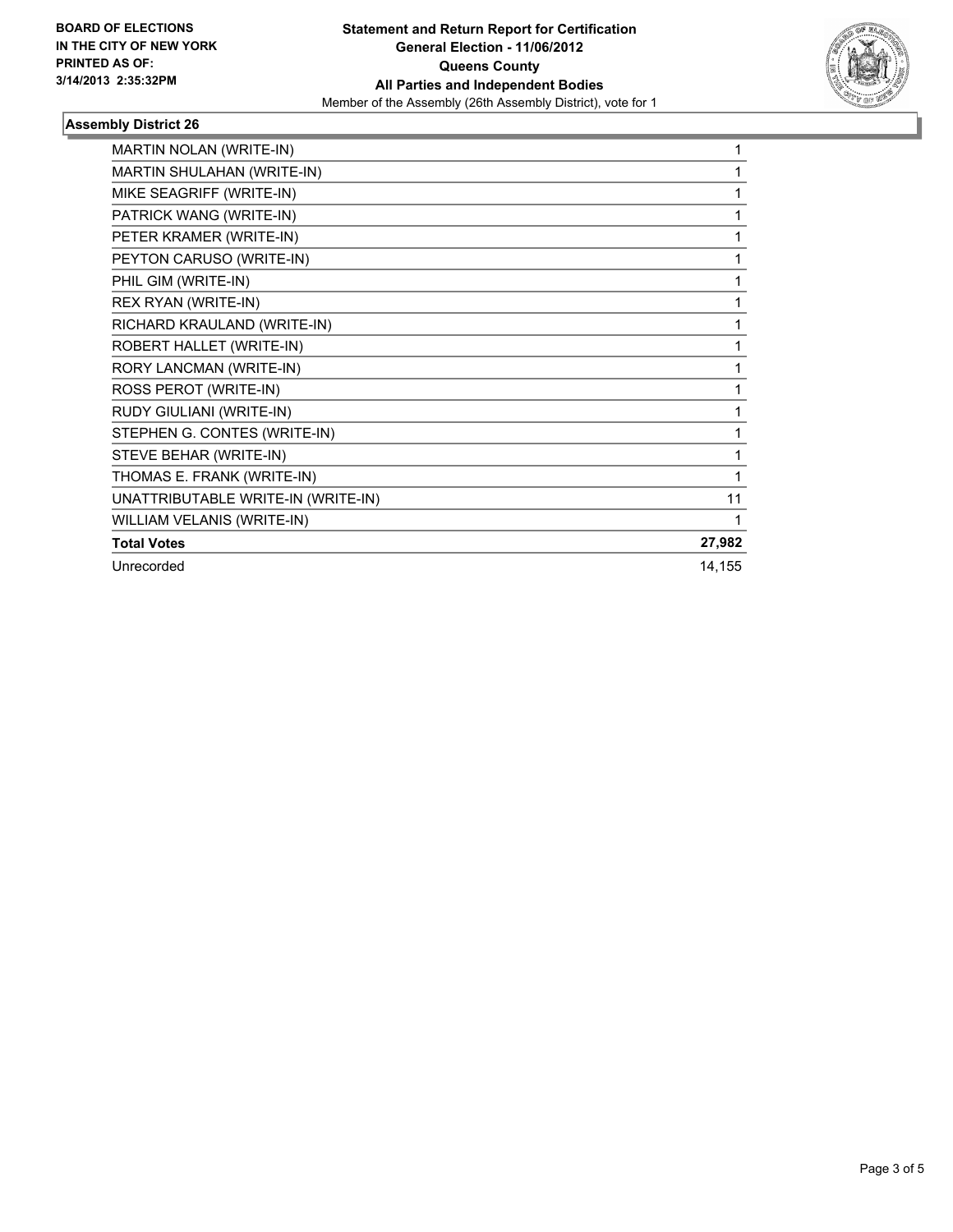

#### **Total for Member of the Assembly (26th Assembly District) - Queens County**

| <b>PUBLIC COUNTER</b>                                    | 37,869      |
|----------------------------------------------------------|-------------|
| <b>EMERGENCY</b>                                         | 0           |
| ABSENTEE/MILITARY                                        | 1,718       |
| <b>FEDERAL</b>                                           | 242         |
| <b>SPECIAL PRESIDENTIAL</b>                              | 1           |
| AFFIDAVIT                                                | 2,550       |
| <b>Total Ballots</b>                                     | 42,380      |
| Less - Inapplicable Federal/Special Presidential Ballots | (243)       |
| <b>Total Applicable Ballots</b>                          | 42,137      |
| EDWARD C. BRAUNSTEIN (DEMOCRATIC)                        | 25,094      |
| EDWARD C. BRAUNSTEIN (WORKING FAMILIES)                  | 1,380       |
| EDWARD C. BRAUNSTEIN (INDEPENDENCE)                      | 1,445       |
| ADAM POPALWSKI (WRITE-IN)                                | 1           |
| ALEX JONES (WRITE-IN)                                    | 1           |
| BILL TULLEY (WRITE-IN)                                   | 1           |
| <b>BOB DOLE (WRITE-IN)</b>                               | 1           |
| CORNEL WEST (WRITE-IN)                                   | 1           |
| DAN HALLORAN (WRITE-IN)                                  | 1           |
| DAVID RHA (WRITE-IN)                                     | 1           |
| DENNIS O'SULLIVAN (WRITE-IN)                             | 1           |
| DONALD TRUMP (WRITE-IN)                                  | 1           |
| ED BRAUNSTEIN (WRITE-IN)                                 | 1           |
| ED KOCH (WRITE-IN)                                       | 1           |
| ELIO FORCINA (WRITE-IN)                                  | 1           |
| ERIC SAADON (WRITE-IN)                                   | 1           |
| <b>GARY PETROWSKY (WRITE-IN)</b>                         | 1           |
| <b>GEORGE DIETZ (WRITE-IN)</b>                           | 1           |
| <b>GERRY IONISSE (WRITE-IN)</b>                          | 1           |
| <b>GRACE MENG (WRITE-IN)</b>                             | 2           |
| <b>GREG GUTFELD (WRITE-IN)</b>                           | $\mathbf 1$ |
| <b>GRINNE WEISBERG (WRITE-IN)</b>                        | 1           |
| HYACINTH BARALAKOS (WRITE-IN)                            | 1           |
| IAN SPAFFORD (WRITE-IN)                                  | 1           |
| JAMES KORZENIEWSKI (WRITE-IN)                            | 1           |
| JOE KAZOKES (WRITE-IN)                                   | 1           |
| JOHN C. EARIE (WRITE-IN)                                 | 1           |
| JOHN F. WYLIE (WRITE-IN)                                 | 1           |
| JOHN STRATOUDAKIS (WRITE-IN)                             | 1           |
| JOHN W. BUSH (WRITE-IN)                                  | 1           |
| JON BERMACET (WRITE-IN)                                  | 1           |
| JOSEPH P. SERVIDIO (WRITE-IN)                            | 1           |
| LAURA WHALEN NELSON (WRITE-IN)                           | 1           |
| LINNEA STUART (WRITE-IN)                                 | 1           |
| LOUIS JOSEPH DEPERGOLA (WRITE-IN)                        | 1           |
| MARIS BEECHAM (WRITE-IN)                                 | 1           |
| MARK WEISBERG (WRITE-IN)                                 | 1           |